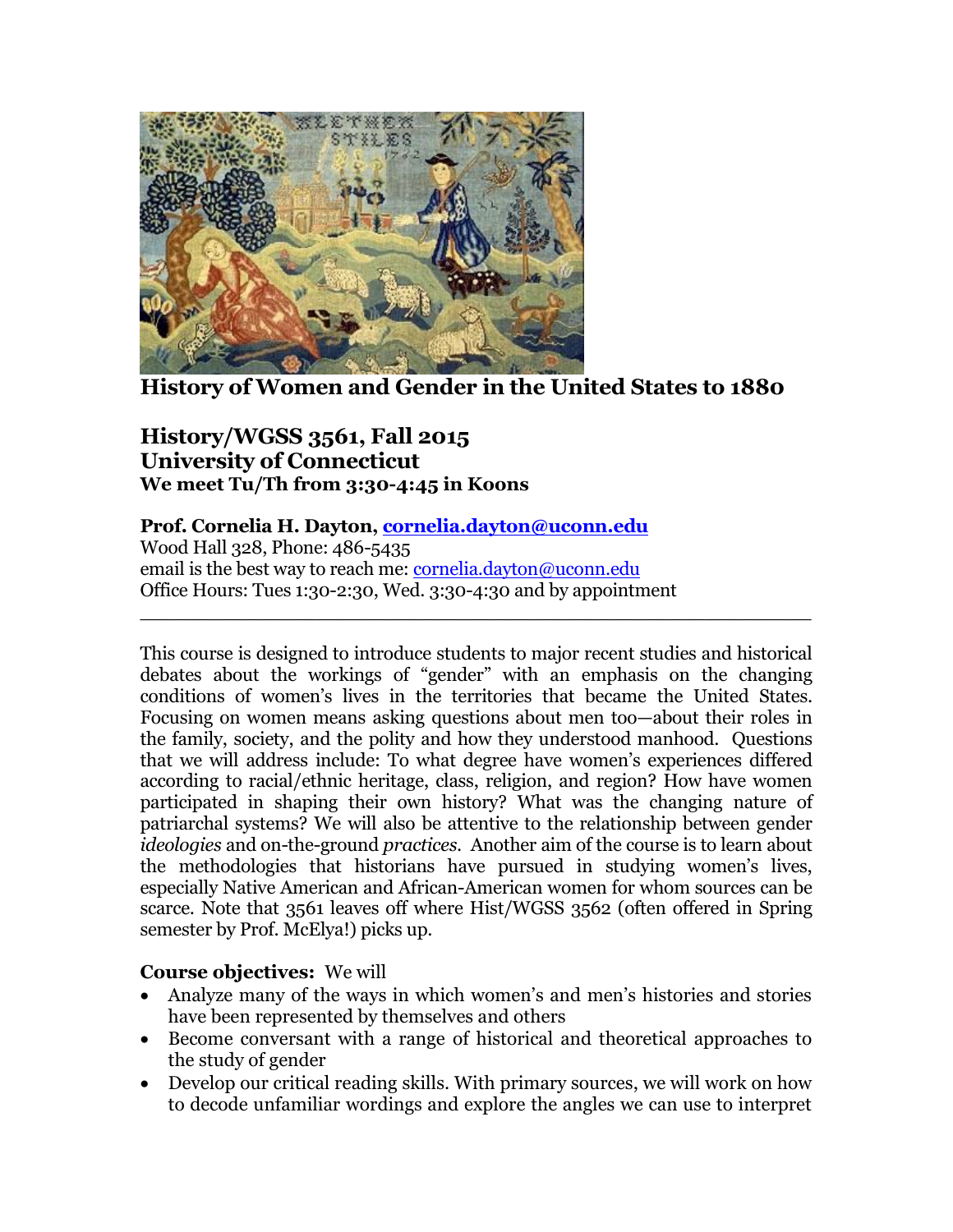historical documents and artifacts. Secondary sources help us understand contexts, historians' methods and uses of evidence, and disagreements over interpretation

Hone our writing skills and adeptness at verbal expression

**Assignments**: Each student needs to keep up with the reading assigned for each of our sessions. Indeed, staying on top of the readings is essential for successful performance in the course. Also, note: **Please bring the day's reading to class with you!** This is very important because we will be dissecting, debating, and sometimes writing about or working in small groups with those readings. Be aware that the specifics of reading assignments may change occasionally; announcements will be made in class and via the HuskyCT course site.

- **Two response papers, double-spaced:** You will be responding to a prompt posed by Prof. Dayton; the specific assignments will be posted on HuskyCT. Any response paper that comes in late (**without** prior arrangement for an emergency extension) can earn no more than a B. If it's over 7 days late, it becomes a zero.
- **Blue notebook/journal:** I will hand you a blue book on Day 1: this is a place to write down your reactions to and observations about our readings and class lectures and discussions. Do so regularly! I will be nudging you AND setting aside short periods in class for this. Periodically, I will collect these and give you feedback. Not graded, but your overall thoughtfulness and engagement as shown in your entries makes up nearly half of your Class Participation grade (see below).
- In-Class or on-line quizzes or short writings: There will be no more than six in-class writings or quizzes, sometimes announced in advance, sometimes not. You are responsible for completing all of these. (If due to an emergency, a student misses one of these, a make-up assignment is required; contact Prof. Dayton for instructions.) In**-**class writings will be marked on a check/check-plus/check-minus basis. Note that you will be tested on our Weeks 13-14 readings via a timed, open-book on-line quiz (HuskyCT).
- **Take-home paper due Oct. 17—this will be an analysis of a primary** document(s) you have not been assigned (new to you) that you will be asked to comment on and contextualize in light of our readings and course discussions. Optimal length: 4-5 pages.
- **In-class exam, Nov. 19, on Harriet Jacobs's memoir and other readings since Week 8**: This will consist of a 1-hour essay (with essay questions circulated in advance) and a 15-minute section of short identifications, true/false, matching terms, and similar exercises. You may bring 1 sheet of handwritten or typed, bulleted notes (you may use both sides of the sheet) to the essay section of the exam.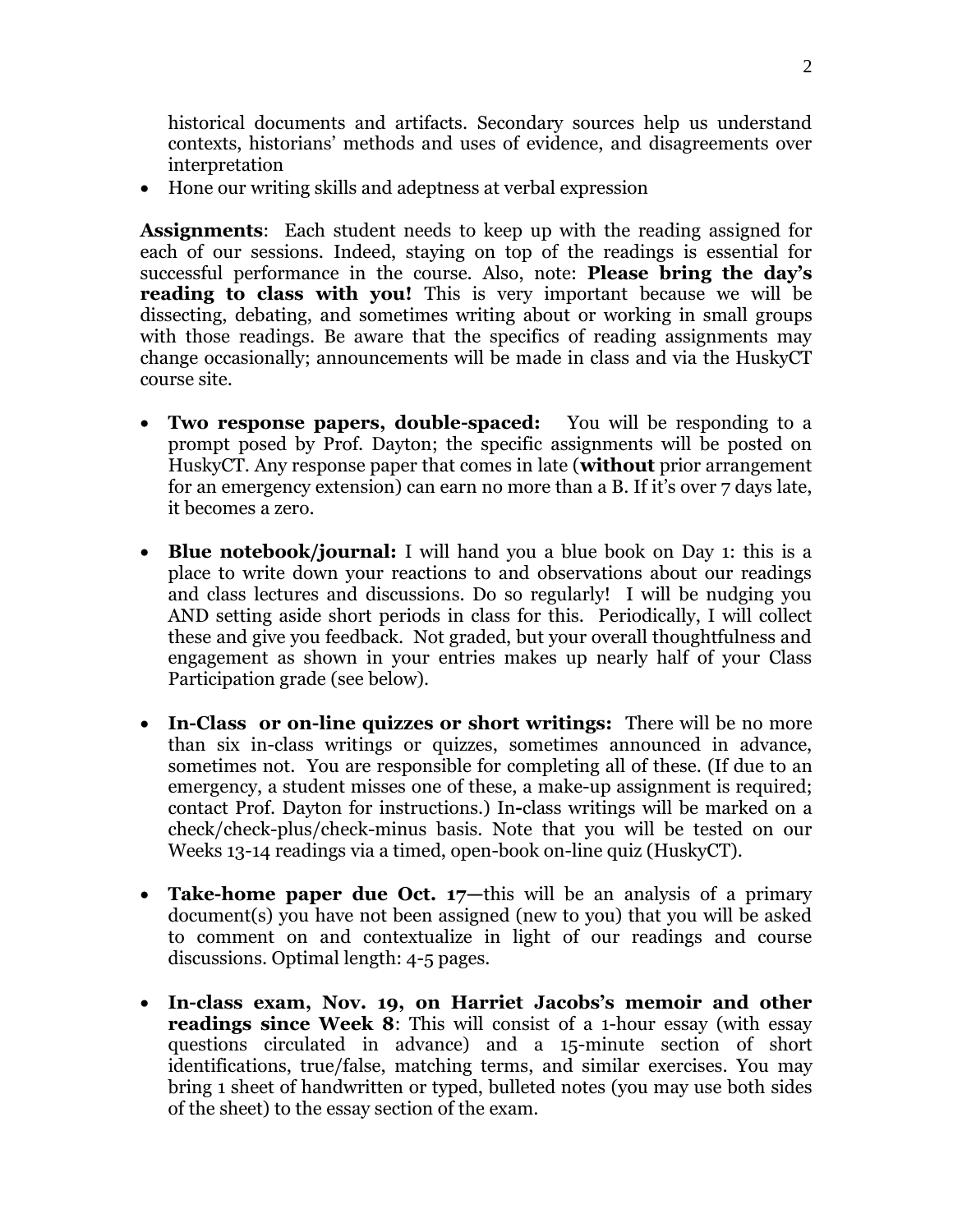- Web report and occasional other postings: according to the schedule below and as announced in class, you are responsible for 1 web report posting and a few other postings on our required reading.
- **Campus event:** Each student is required to attend and report in writing on a lecture or equivalent event related to gender/feminist issues or the history of gender. See our course Calendar page on HuskyCT for campus events I have approved in advance (these will include lectures, discussion panels, film screenings, art exhibits, and plays). One option will be the public lecture given by the History Department's Visiting Scholar in Gender & History, Professor Linda Gordon (on 1970s feminisms) on Thurs Dec. 3 at 4:30. Your posting should be about 1 page long and consist of a two-paragraph summary including thoughtful comment on the event, *plus* a question that you would have liked to ask the speaker(s) or curator/creator (or did ask!). Submit your posting to the dedicated Discussions thread on HuskyCT **within a week of the event**. Campus event postings are part of your Class participation grade. (For students who have a hard time getting to on-campus events, there will be alternative options such as reading an essay or viewing a film and posting about it.)
- **Class participation**: I encourage everyone to develop good speaking skills this is a very important life-skill. Talk with me about ways to join in, if you are finding it daunting or hard. Note that your class **participation grade** will be calculated as follows: 30%--your contributions to our general class discussions; 40%--your blue notebook; 20%--quality of your postings and web reports, plus your work in groups, and the peer feedback forms you fill out during our poster sessions; 10% your Campus Event posting. In terms of the first, students who attend class regularly but almost never volunteer and are poorly informed when called on will receive a participation grade in the C range or below; those who miss many classes will risk an F in this area. Note that there are additional ways to enhance your participation grade: you can earn participation points by emailing me prior to a class session--before 10 a.m. that day--with discussion questions and points; or post these to the dedicated HuskyCt thread (letting me know by email that you are doing so.)
- **Final project**: Students will become experts on one scholarly book related to our course topic. You will pick from a list of possible books (all are selected by me because they are interesting (and, mostly, not too long)!) posted on HuskyCT. In Week 14, you will present your book in one of our **poster session**, modeling how scholars often present their research at professional conferences. Look for the Final Project Instructions on HuskyCT. Your Final Project **Write-up** is due during exam week, Thursday Dec. 17 at 5 p.m. both by hard copy (under my office door) and email attachment.
- There **is no final exam** in this course**.**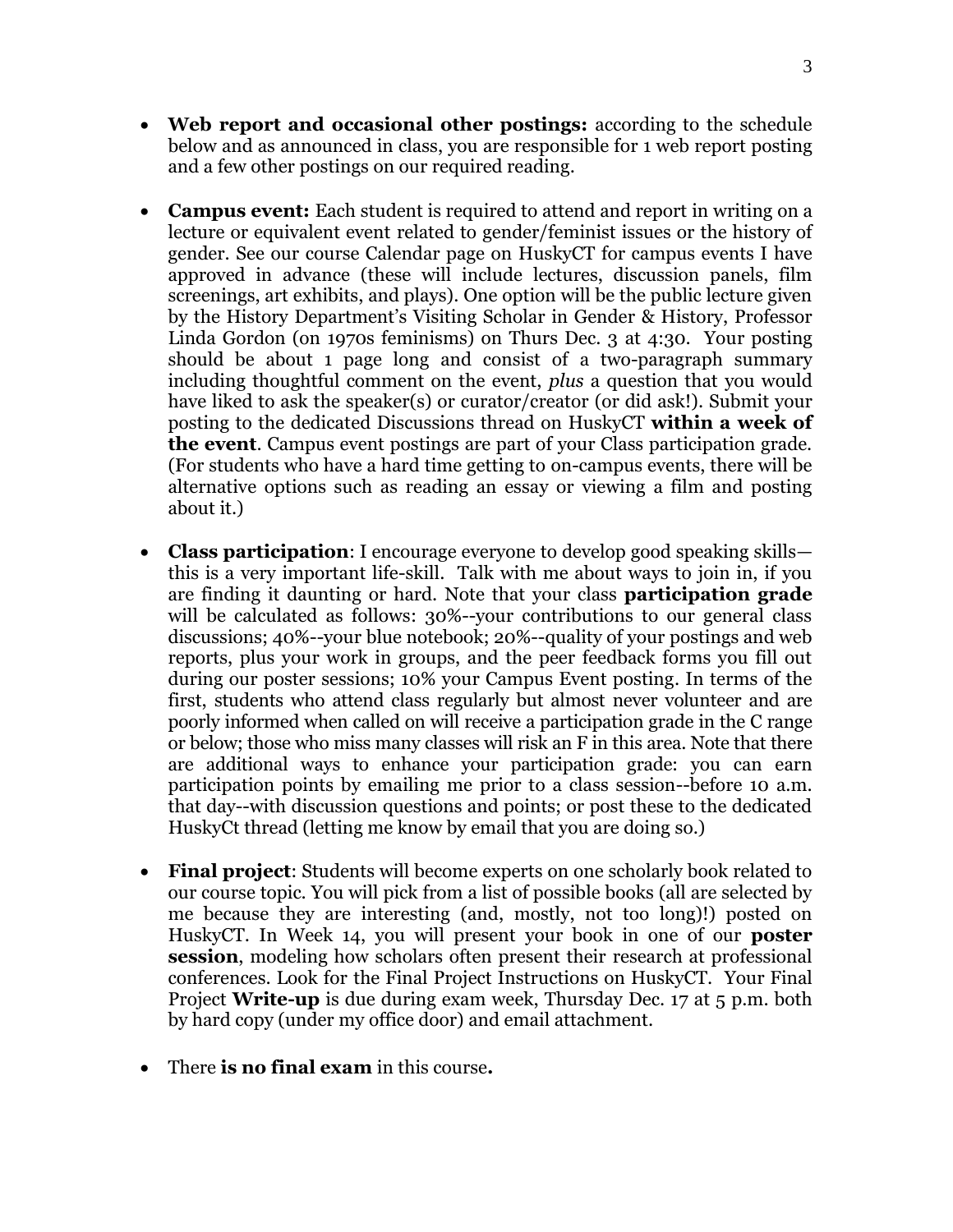#### **Apportioned grading for the course:**

| Participation             | 25% |
|---------------------------|-----|
| Take-home Paper, Week 7   | 15% |
| Exam, Week 12             | 15% |
| Response papers           | 10% |
| In-class writings/quizzes | 10% |
| Final project             | 25% |

Note: A student who fails to complete any of the papers, in-class exam, or poster presentation and final project will not pass the course.

**Before** you start work on your written assignments, I want you to be sure that you know what plagiarism, cheating, and other forms of academic misconduct are. A brief, pungent definition is: "Presenting someone else's words or ideas as your own--in any form." This includes doing unauthorized academic work for which another person will receive credit or be evaluated; presenting the same or substantially the same papers or projects in two or more courses without the instructor's knowledge or permission; submitting a paper that contains phrases, sentences, ideas that you gathered from a website, book, article, which you did not put in quotation marks and/or properly attribute. When you turn a paper in, *make sure it is your own work* and that you have cited all sources correctly. (As for your instructors, if I am uncertain that a paper is your original work, I will be submitting it to Safe Assign.) Don't be hesitant to bring up your questions, because this helps *everyone* think through the issues. Note that the UConn library has a helpful webpage and quick checklist/4-answer quiz:

[http://lib.uconn.edu/help/writing/plagiarism-how-to-recognize-it-and-how-to](http://lib.uconn.edu/help/writing/plagiarism-how-to-recognize-it-and-how-to-avoid-it/)[avoid-it/](http://lib.uconn.edu/help/writing/plagiarism-how-to-recognize-it-and-how-to-avoid-it/)

Anther good site where you can practice and visualize what works and doesn't work, include the 10 slides at<https://www.indiana.edu/~istd/practice.html>

**Classroom rules**: Remember to turn off cellphones before the start of class. No texting! Phones used for texting will be ordered to be put away, or else quarantined(!), until the end of the class session. I discourage laptop use because they often make it harder for students to join the classroom conversation and hear what's being said. Come see me in Week 1 if you have a documented disability or other reason for using a tablet or laptop. If I approve the use of a device, you must sit in a designated seat. If a student abuses the terms of the contract, then the device's further use during class sessions will be restricted or banned.

**Required Reading** (the books will be on 3-hour Reserve at Babbidge Library):

*Women's America*: *Refocusing the Past*, Vol. 1, ed. Kerber, De Hart, and Dayton, 8th edition (Oxford University Press, 2015) [You **must** use this edition; the content in previous editions is quite different]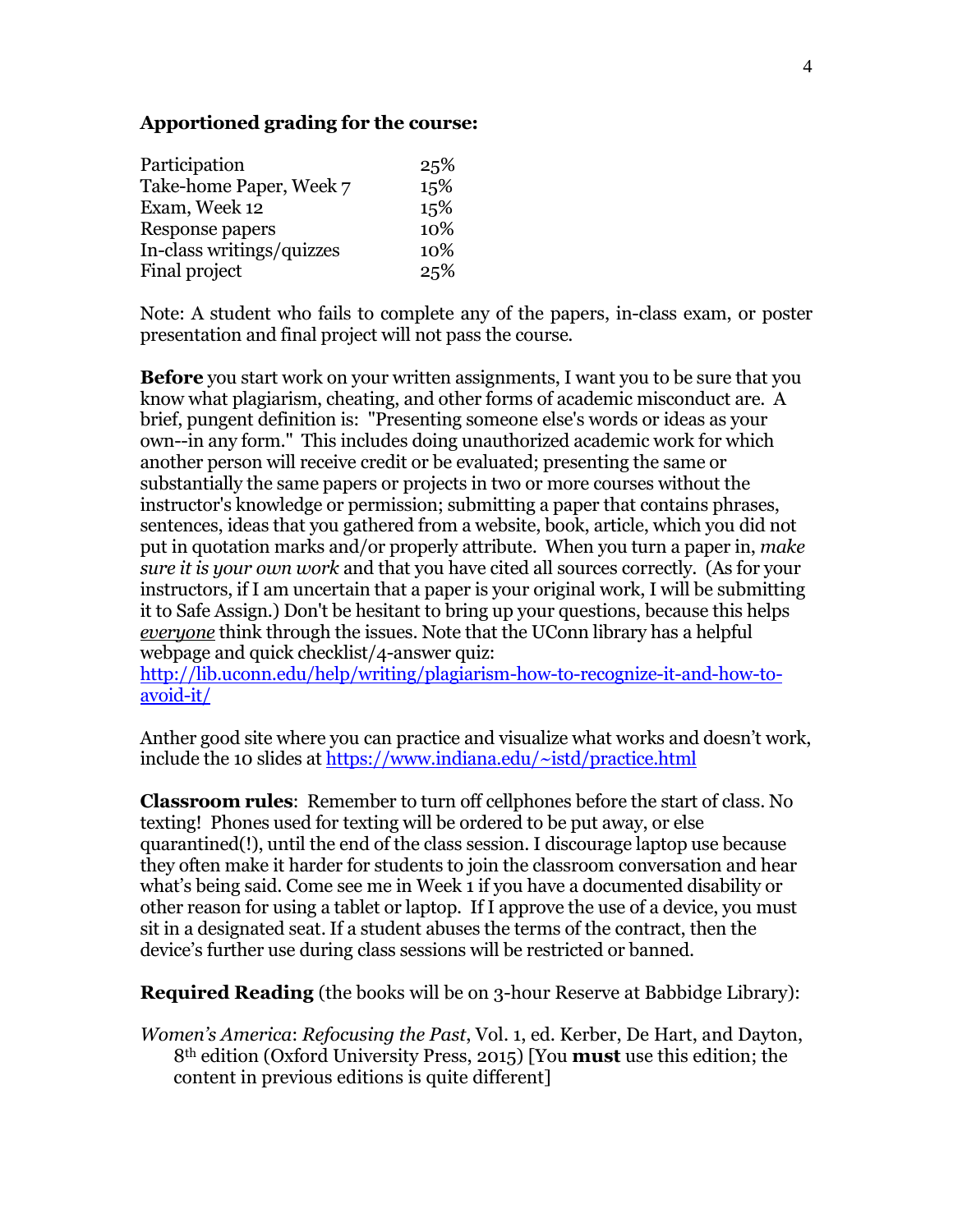- Harriet Jacobs, *Incidents in the Life of a Slave Girl Written by Herself*, ed. Jennifer Fleischner (Bedford-St. Martin's, 2010) [You **must** use this edition, so that we will all be on the same page!]
- Course readings (CR): these will be posted on the course HuskyCT site. Go to "Course Readings," then click on the bookshelf icon
- **Classroom rules**: Remember to turn off cellphones and other electronic equipment before the start of class. No texting! Phones used for texting will be ordered to be put away, or else quarantined(!), until the end of the class session.

**Be aware that** minor changes may be announced to this syllabus as we progress through the semester.

# Schedule of Meetings and Readings

#### Week 1

| Tu Sep 1  | Introduction to the Course                                                                                                                                                                                                                                                                                                           |
|-----------|--------------------------------------------------------------------------------------------------------------------------------------------------------------------------------------------------------------------------------------------------------------------------------------------------------------------------------------|
| Th Sep 3  | First Americans' gender ways<br>Read: Helen Rountree, "Powhatan Indian Women: The People<br>Captain John Smith Barely Saw" (CR, 22 pp.)                                                                                                                                                                                              |
| Week 2    |                                                                                                                                                                                                                                                                                                                                      |
| Tu Sep 8  | Haunted by Pocahontas                                                                                                                                                                                                                                                                                                                |
|           | <b>Read</b> : <i>Women's America</i> : Prof. Kathleen M. Brown's essay, "The<br>Anglo-Indian Gender Frontier" (28-37)                                                                                                                                                                                                                |
|           | Web report and posting (required for Students with Surnames from A-<br>G; optional for others): Become an expert on <i>The Pocahontas</i><br>Website; post per instructions and be ready to report on the site<br>and critique it in class! See instructions on HuskyCT under<br>"Assignments." Post by 8 pm Monday, Sep. 7, please. |
| Th Sep 10 | Defining and debating key terms                                                                                                                                                                                                                                                                                                      |
|           | <b>Read:</b> Women's America: Introduction (pp. 1-9); Elsa Barkley Brown,<br>"Polyrhythms and Improvization: Lessons for Women's History"<br>(CR, 6 pp.)                                                                                                                                                                             |
|           | Write in your journal before <i>and</i> after class: what does the term<br>feminism/feminist mean to you? what is your experience with<br>people's reactions to and embrace of it?                                                                                                                                                   |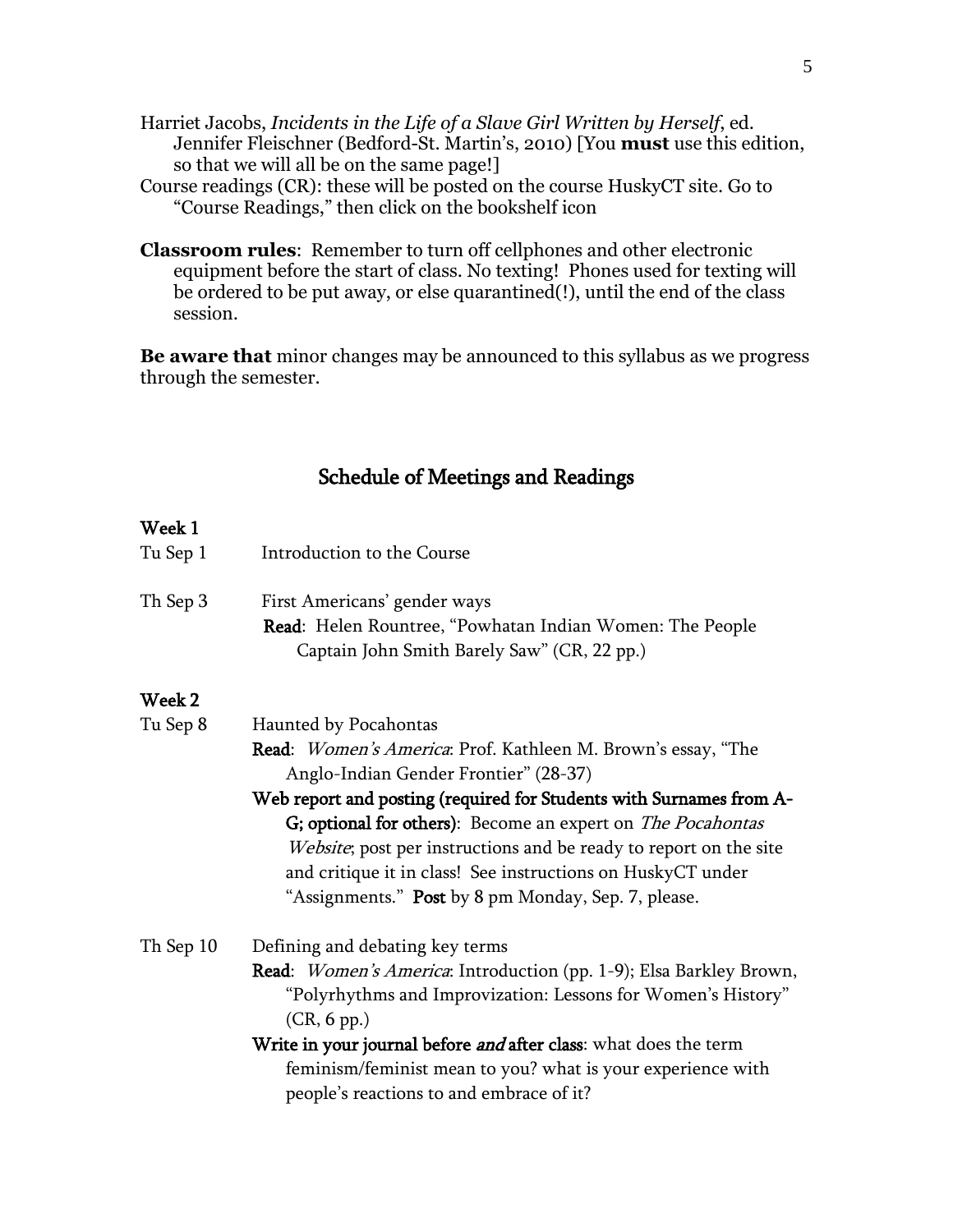## Week 3

| Tu Sep 15           | Settler culture<br><b>Read:</b> Women's America: Ulrich essay, plus two Connecticut laws (43-<br>53, 84-87); excerpt from midwife Martha Ballard's diary (CR)                                                                                                                                                                                                                                                                                                                                                  |
|---------------------|----------------------------------------------------------------------------------------------------------------------------------------------------------------------------------------------------------------------------------------------------------------------------------------------------------------------------------------------------------------------------------------------------------------------------------------------------------------------------------------------------------------|
| Th Sep 17           | Watch film: "A Midwife's Tale"<br><b>Tip</b> : jot your observations, ideas, queries in your Blue Notebook. Be<br>sure to watch for clues on how people dressed, slept, spoke,<br>emoted, how hard they worked, etc.<br>Optional: check out the amazing website about Martha Ballard and her<br>world, including on how the film was made: dohistory.org                                                                                                                                                       |
| Week 4<br>Tu Sep 22 | Among the English: what did they think defined a man, a woman?<br>Read: Women's America: Norton essay (34-43)<br>In class, we will discuss what surprised and struck us about the<br>docudrama you watched last Thursday.<br>Web report and posting (required for Students with Surnames from H-<br>P): on the dohistory.org site. See HuskyCt for instructions. Post<br>by 8 pm Monday, Sep. 21, please.<br>HAND in your Blue Notebook in class today, please! (these will be<br>returned to you on Thursday) |
| Th Sep 24           | Disorderly white women<br>Read: <i>Women's America</i> : Document, Trial of Anne Hutchinson (80-83)<br>and Karlsen essay (53-66)<br>In-class writing quiz on this week's reading (open book)<br>** DUE by Friday Sep. 25 at 9 p.m. Response paper #1: email it to Prof.<br>Dayton (use filename: your LAST NAME paper 1.docx)                                                                                                                                                                                  |
| Week 5<br>Tu Sep 29 | Gender and the European reinvention of slavery<br>Read: Women's America: Morgan essay (24-33)<br>Web report & posting (required for Students with Surnames from Q-Z;<br>optional for others): go to<br>http://www.inmotionaame.org/home.cfm: read the text on the<br>Home page, then go to the bottom of the page and click About this                                                                                                                                                                         |

Site and read it; last, click on "Migrations" (top of screen), then the Transatlantic Slave Trade, then choose The Middle Passage: read the text and then click on the images (top ribbon) and look at/read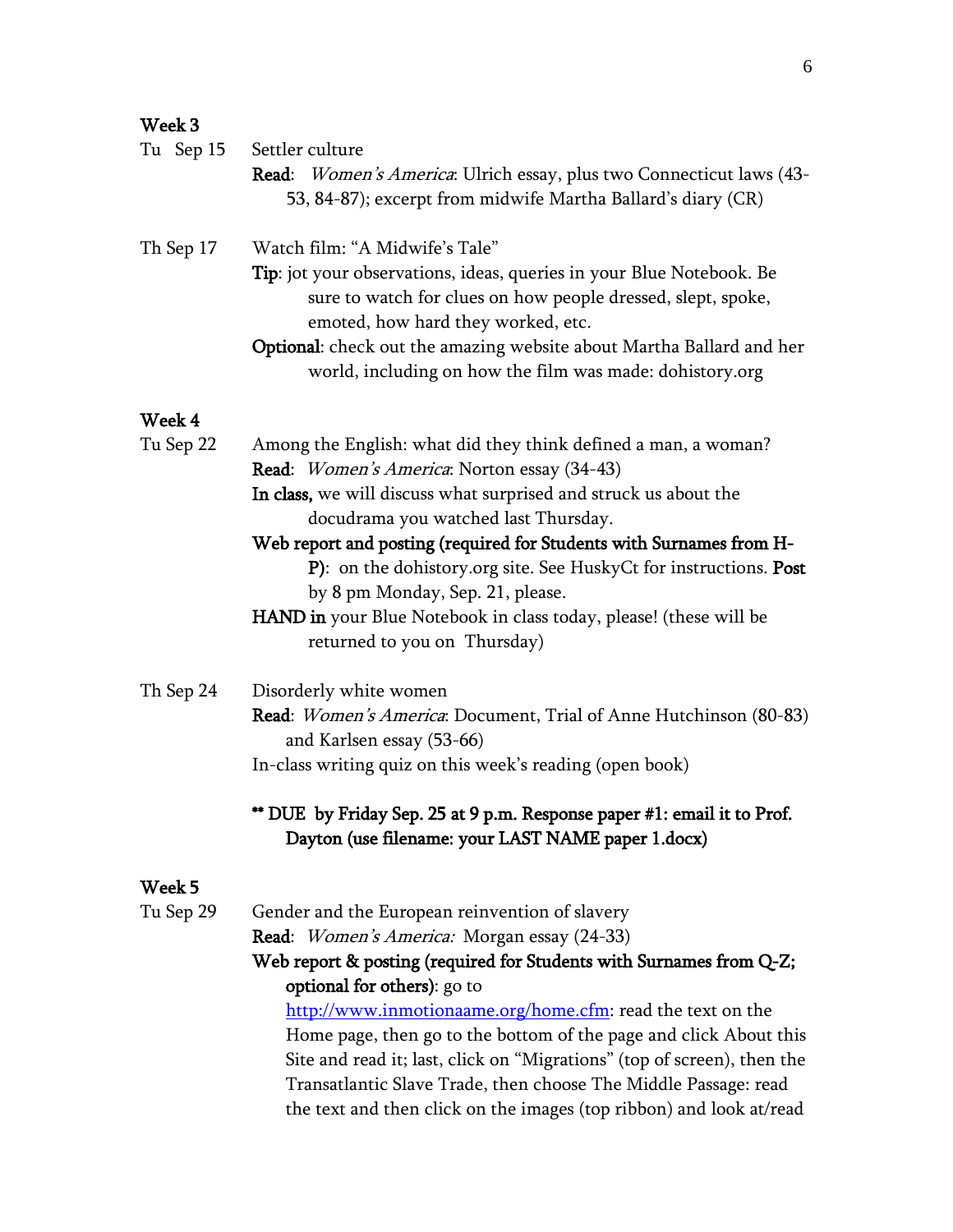about at least the  $1<sup>st</sup>$  ten. Take  $10+$  minutes to explore other parts of the site! Write-up a report as Website Critic—the good and the not-so-good features, how teachers could use the site, what surprised you, etc. And be ready to tell us more in class! Post by 8 p.m. Monday Sep 28, please.

Th Oct 1 The conditions of survival Read: Women's America: Carney essay, Virginia slavery laws and Massachusetts marriage vows (87-97, 106-109); CR: Sketch of Phyllis Wheatley's life In class, we will study runaway ads

## \*\*DUE Friday Oct 2 at 9 pm: Response paper #2: Identify two pieces of evidence that powerfully illustrate the special hardships of black women in early America and explain their significance.

## Week 6

| Tu Oct 6  | Sex, sexual relations, and sexuality                                     |
|-----------|--------------------------------------------------------------------------|
|           | Read: Women's America: Dayton essay (116-133); short documents           |
|           | (CR)                                                                     |
|           | Post by today at 10 a.m.: 2 questions for me as author-expert and/or for |
|           | class discussion                                                         |
|           | Optional: visit the website associated with this essay,                  |
|           | takingthetrade.org and explain (in your journal or our class             |
|           | discussion) how you would improve it or use it in a lesson plan          |
| Th Oct 8  | No class meeting: devote this time to your paper (due soon)!             |
| Week 7    |                                                                          |
| Tu Oct 13 | Women, gender, and politics                                              |
|           | Read: An Address to the Ladies, Edenton tea party cartoon, Seneca        |
|           | women address a 1791 delegation (CR, 5 pp.)                              |

In class: pairs will start to compile a bulleted list of women's political

Read: *Women's America*: Documents, Kerber essay, 2 images (110-25,

\*\*Paper 1 is due to Prof. Dayton via email by Saturday Oct. 17 at noon\*\*

activities in the revolutionary period

Th Oct 15 Women in the American Revolution

255-56)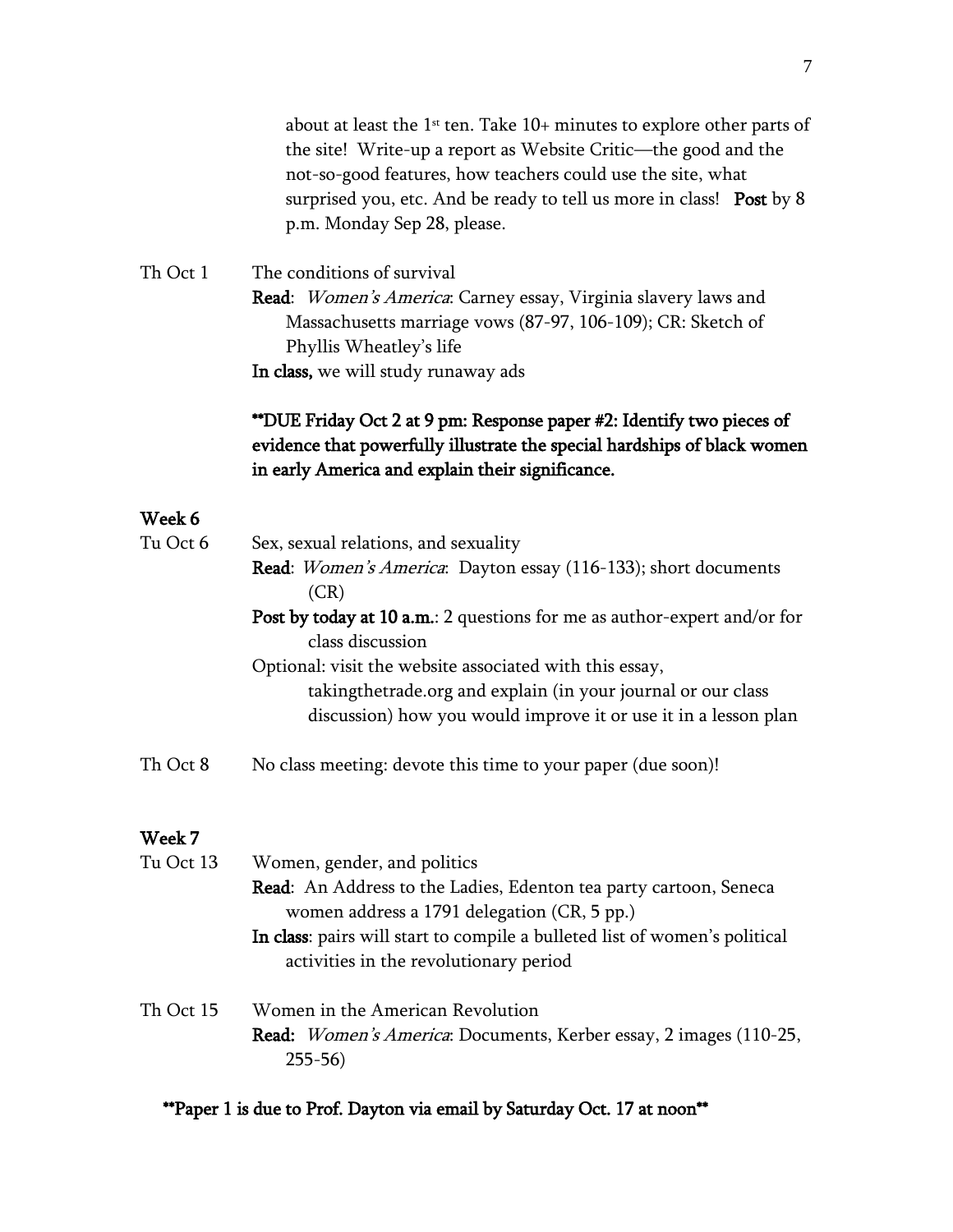# Week 8

| Tu Oct 20 | Molly Brant and Sally Hemings: legacies of the revolution<br>Read: Women's America: Gordon-Reed essay (97-105); plus on-line                                                                                                                                                                                                                                                                    |
|-----------|-------------------------------------------------------------------------------------------------------------------------------------------------------------------------------------------------------------------------------------------------------------------------------------------------------------------------------------------------------------------------------------------------|
|           | interview with the author (CR web-link)                                                                                                                                                                                                                                                                                                                                                         |
|           | In-class writing (open book): What were Sally Hemings's options in<br>1789 in Paris? Explain why or why not you think there is good<br>evidence for Hemings having made a "treaty" with Jefferson as<br>Prof. Gordon-Reed argues.                                                                                                                                                               |
|           | Pairs: turn in your revised, bulleted list of women's political activities<br>during 1765-83                                                                                                                                                                                                                                                                                                    |
|           | <b>HAND</b> in your Blue Notebook in class today, please! (these will be<br>returned to you on Thursday)                                                                                                                                                                                                                                                                                        |
| Th Oct 22 | The new nation: tenement living, factories, and women's economic<br>lives                                                                                                                                                                                                                                                                                                                       |
|           | Read: Women's America: Boydston essay, document on working<br>conditions at mills (128-39, 158-60)                                                                                                                                                                                                                                                                                              |
| Week 9    |                                                                                                                                                                                                                                                                                                                                                                                                 |
| Tu Oct 27 | Antebellum plantations: girlhood, womanhood<br>Read: Women's America: Jones-Rogers and Glymph essays (139-57)                                                                                                                                                                                                                                                                                   |
| Th Oct 29 | No class meeting<br>Tip: Start reading Harriet Jacobs, Incidents<br>Start thinking about a book you'd like to read for your Final project!<br>Research some of the option on THE LIST online and ask me about<br>book choices to help you finalize the decision. Your top 3 picks are<br>due next week                                                                                          |
| Week 10   |                                                                                                                                                                                                                                                                                                                                                                                                 |
| Tu Nov 3  | Female friendships<br>Read: Women's America: Smith-Rosenberg essay (189-201); Laura<br>Miller's Salon summary of Rachel Hope Cleve's new book, Charity<br>and Sylvia: A Same Sex Marriage in Early America" (June 29, 2014)<br>In-class short writing: assess the strength of evidence in CSR's essay<br>and identify a 1 or 2-sentence passage that articulates her central<br>thesis/argument |
| Th Nov 5  | Contraception and Abortion<br>Read: Women's America: Mohr essay, the Comstock Law (202-212)<br>In-class writing or quiz                                                                                                                                                                                                                                                                         |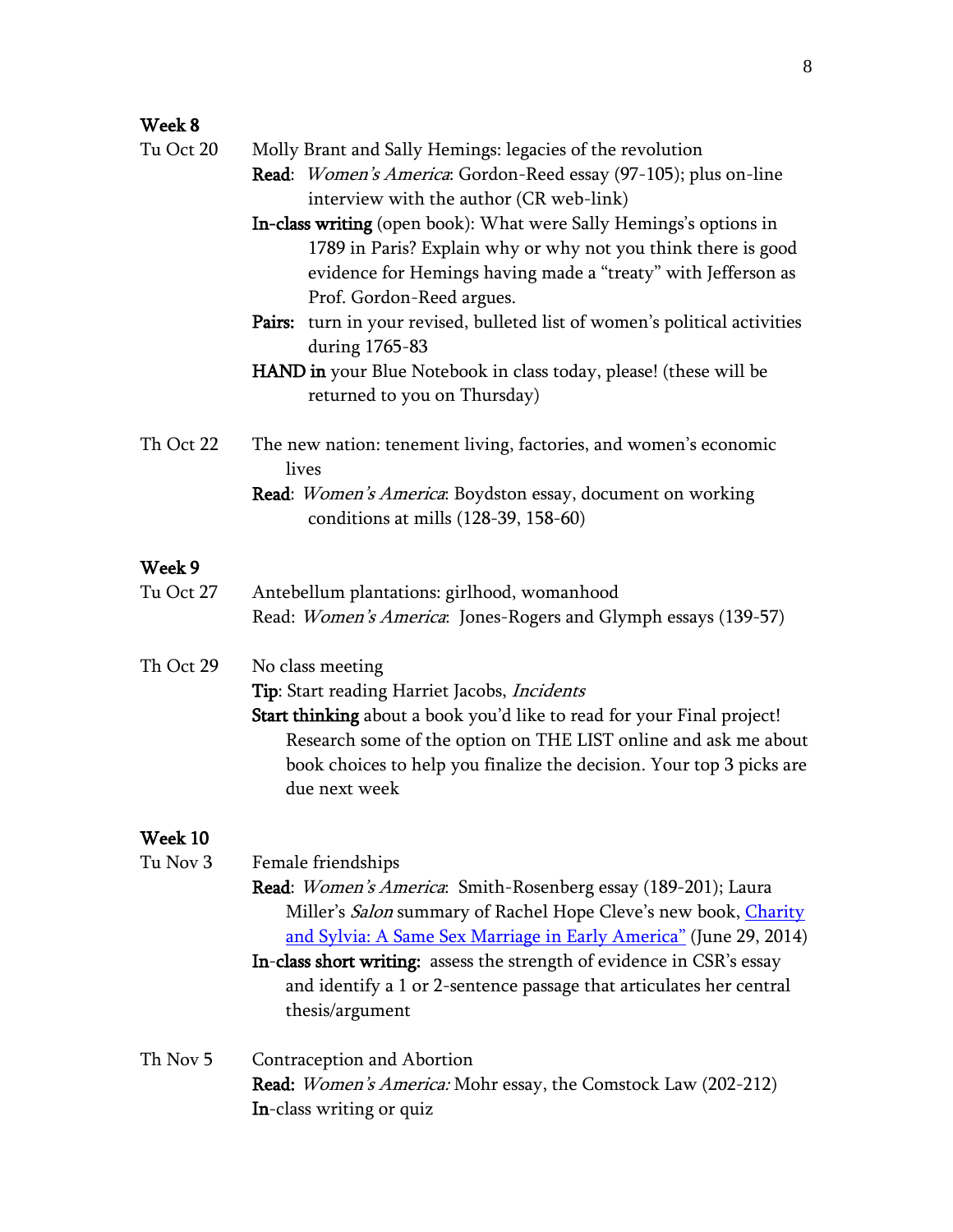## \*\*EMAIL Prof. Dayton by Friday Nov. 6 at 9 p.m.: Your top 3 book picks for

the Final Project, ranked 1-2-3. Results will be posted on HuskyCT next week!

## Week 11

| Tu Nov 10 | Terror in the youth of an activist: Harriet Jacobs                           |
|-----------|------------------------------------------------------------------------------|
|           | Read: Jacobs, <i>Incidents</i> : Prof. Fleischner's Preface and Introduction |
|           | (vii-ix, 1-21), plus Jacobs's text, Chaps. $1-15$ (23-108). [Note: the       |
|           | Chronology at the back of the book can be an aid as you read                 |
|           |                                                                              |

Th Nov 12 Seneca Falls and what followed Read: Women's America: Grimké, Kendall, and Watkins documents (238-46), Lerner essay, plus Seneca Falls and Married Women's Property Acts documents (221-27, 247-252) In-class writing on Lerner and Seneca Falls (open book)

Reminder: finish reading Jacobs over the weekend!

## Week 12

| Tu Nov 17 | Trio of reformers: Sojourner Truth, Amelia Bloomer, and Harriet Jacobs     |
|-----------|----------------------------------------------------------------------------|
|           | Read: Women's America: Truth's visiting card, images of/captions on        |
|           | reformers (252-54, 257-59); Jacobs, <i>Incidents</i> , Chaps. 16-41 (to    |
|           | the end of <i>Incidents</i> ), letters 3 and 4 by Jacobs (109-215, 224-25, |
|           | $229-30$                                                                   |
|           | In-class: Discussion of the Jacobs memoir, the author's life               |
|           | <b>HAND</b> in your Blue Notebook in class today, please! (these will be   |
|           | returned to you on Thursday)                                               |
|           |                                                                            |

Th Nov 19 In-class exam on Jacobs and our other readings since Oct. 22

## Thanksgiving Break: Nov. 23-27, no classes

## Week 13

Tu Dec 1 Borderlands and western lands Read: Dubois & Dumenil on the multicultural West (including the Gold Rush!), and Eulalia Pérez on work at a California mission (CR); Women's America: Stremlau essay (272-81); Jacobs,